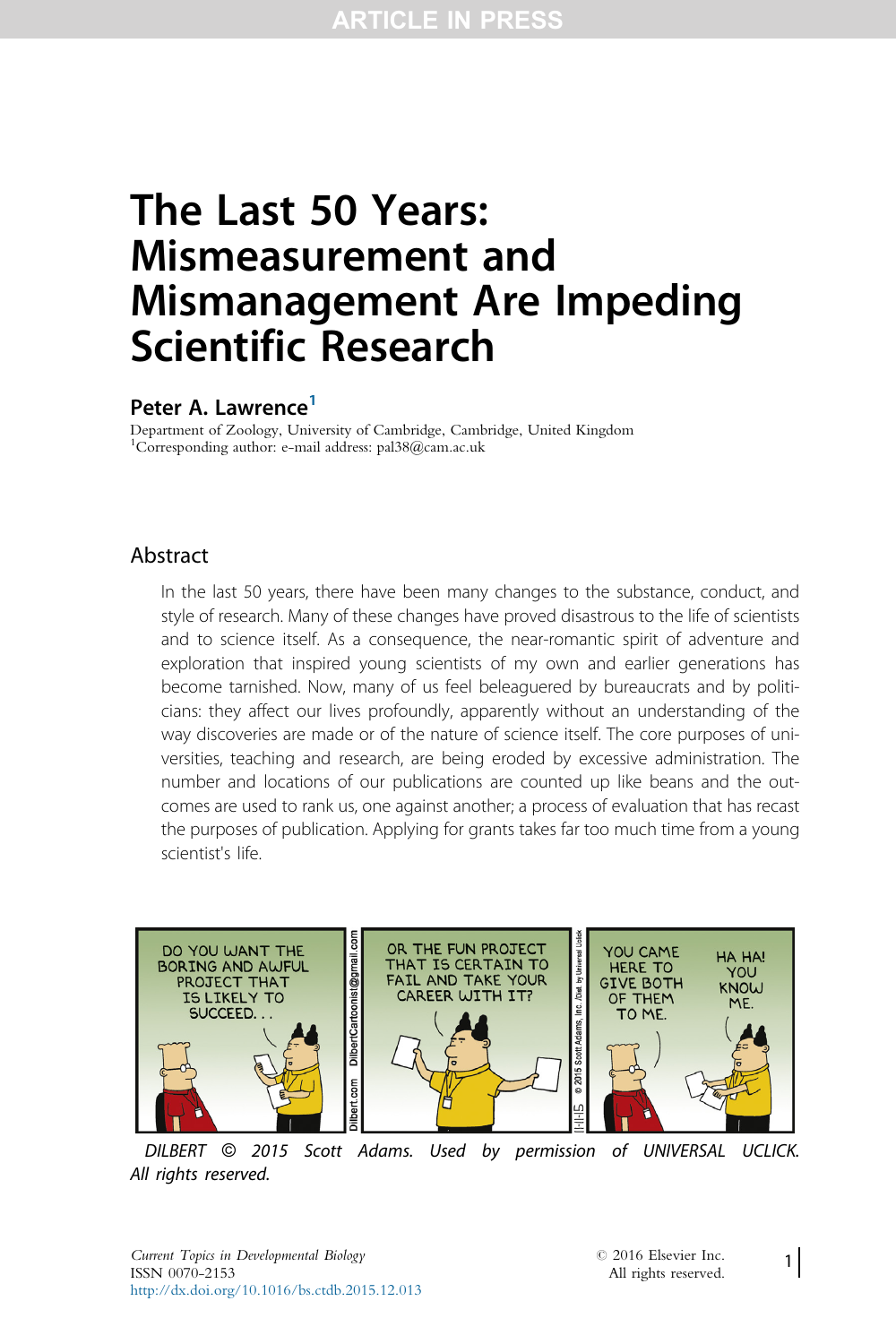O good old man, how well in thee appears The constant service of the antique world, When service sweat for duty, not for meed. Thou art not for the fashion of these times, Where none will sweat but for promotion, And having that do choke their service up Even with the having

#### 1599 Shakespeare, As You Like It II, ii

A man is nothing now unless he has within him an appreciation of the new era, an era in which it would seem that neither honesty nor truth is very desirable, but in which success is the only touchstone of merit

### [Trollope \(1857\)](#page-14-0)

If he had been quite a different person, he could now have made his position one of great influence, it being the time for sitting on coordinating committees, Anglo-American committees, future policy committees. But he had no concern for finding a place in anything but scientific research itself

## [Hodges \(1983\)](#page-13-0)

Let me tell you how you become a man of power…of influence: you trade your ideals for self-interest

## [Morton-Smith \(2015\)](#page-13-0)

1966 was the initial issue of CTDB. That year I was a starting postdoc in Charlottesville, Virginia and my first experimental papers on insect development were published in the same year. So, professionally, CTDB and I are almost exact contemporaries. In our 50 years, we have both seen much evolution in the substance, conduct, and style of research. Some of these many changes have proved disastrous to the life of scientists and to science itself. It is not to say there has not been progress, of course there has, but this has been accompanied by an insidious corruption of the practice of research. As a consequence, the near-romantic spirit of adventure and exploration that inspired young scientists of my own and earlier generations has become tarnished and almost extinguished. Now, many of us feel beleaguered by bureaucrats and by politicians: they affect our lives profoundly, apparently without an understanding of the way discoveries are made or of the nature of science itself. The core purposes of universities, teaching and research, are being eroded by excessive administration. The number and locations of our publications are counted up like beans and the outcomes are used to rank us, one against another; a process of evaluation that has recast the purposes of publication. In addition, the granting system is so dysfunctional it could not have been designed—it has evolved from benign beginnings into a clumsy and purblind monster that tramples on innovation and creativity.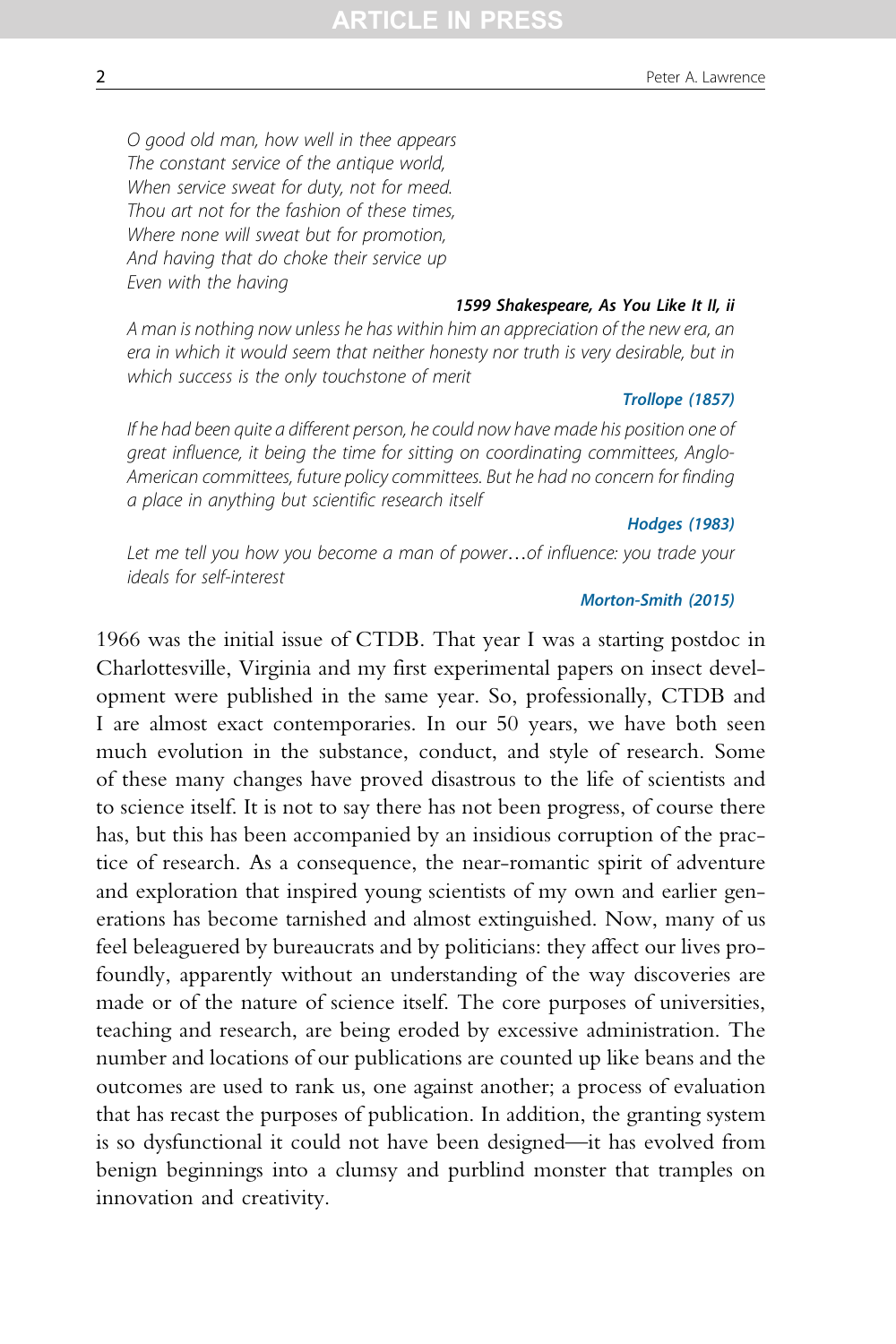Let us have a closer look into seven of these claims:

1. the near-romantic spirit of adventure and exploration that inspired young scientists of my own and earlier generations has **become tarnished** This is a subjective statement; it describes how we felt then and now feel about scientific research, how we were and are motivated. I have long been impressed with the story of "The Worst Journey in the World" ([Cherry-Garrard, 1922](#page-12-0)) when, in the darkness and cold of an Antarctic winter (1911), a few intrepid men set off on foot to collect one egg of the emperor penguin. The main justification was that such an egg had never before been seen by science. They risked and nearly lost their lives. Yes, their motivation was romantic and proved so, for afterward when they took the egg to the Natural History Museum in London they did not get the heroes' welcome they had expected ([Cherry-Garrard, 1922\)](#page-12-0). Later, on the same expedition, Scott and his companions continued to manhaul heavy rocks right up to their death. Common sense dictated they should have abandoned the rocks; but they saw their expedition as scientific and, therefore, these geological specimens symbolized a grander purpose than the aim of being first to reach the South Pole ([Scott, 1913\)](#page-13-0). Science was highly rated in the first half of the twentieth century.

Even when I started to do research in 1962, there was an atmosphere of excited curiosity among graduate students; yes there were career thoughts, but few. Such thoughts were secondary to the quest to discover, something, anything. Now, it is relatively rare for students to discuss their projects in the coffee room; much more time is spent worrying about the next career step, about publication and the politics of science. This change has even affected my life, I now get more invitations to talk about scientific politics and careers than about my research.

One consequence of this current pragmatism is that we have lost many gifted people who might otherwise have gone into pure science. Knowing how tough, insecure and financially unrewarded the scientific life is, most bright students prefer other paths such as finance, law, and medicine. The result, particularly in the prosperous regions of the west, is that we have been recruiting young scientists from abroad, including the third world. A large fraction of graduate students in science in the United Kingdom and in the United States did their first degrees outside these countries. I have not been able to recruit a British person to my (little) group for more than a decade, mainly because "the homegrown postgraduate population is pitifully thin" [\(Dyson, 2015\)](#page-13-0). Nevertheless, when people of different backgrounds and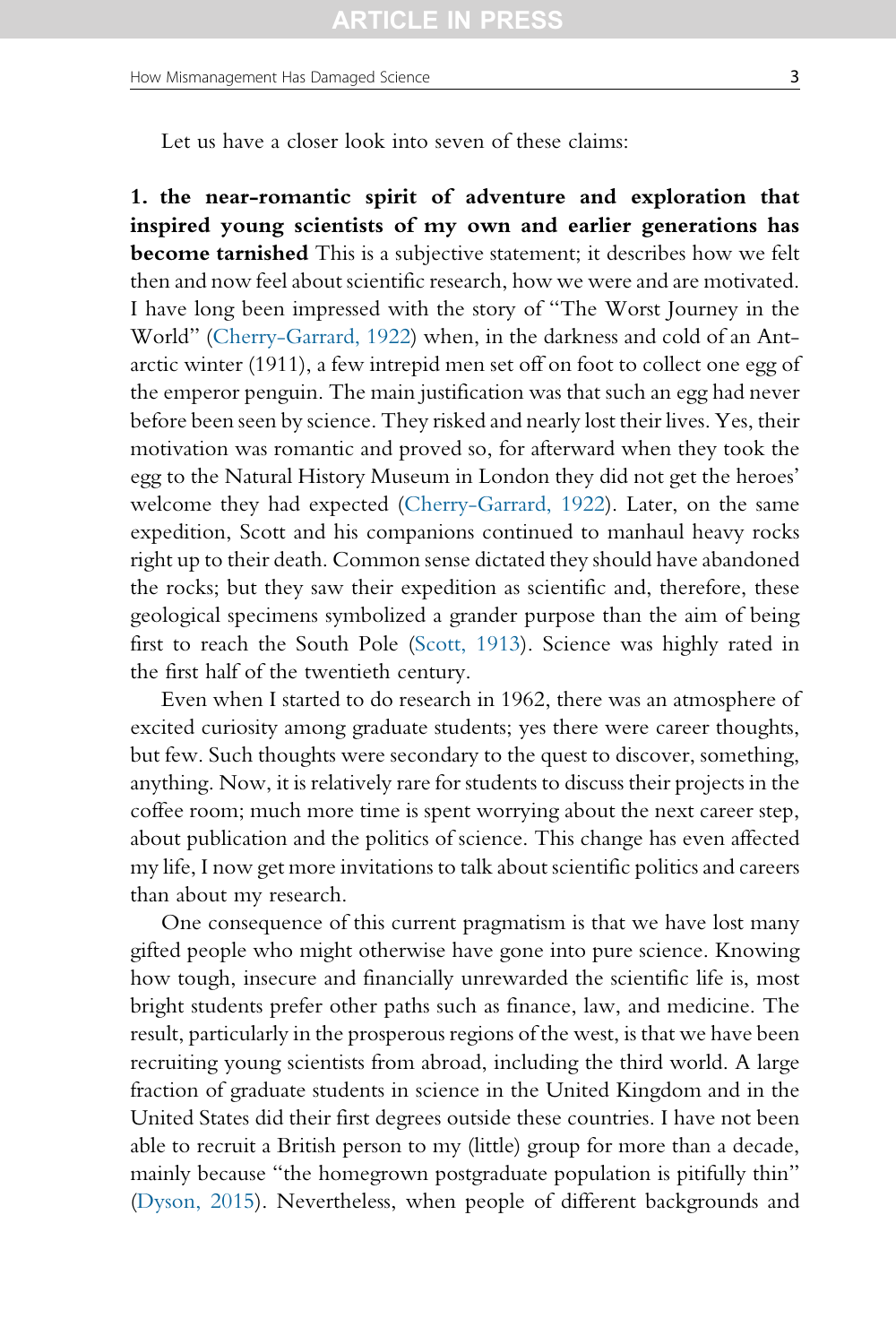education work together, the clash of perspectives may well enhance the quality of their research.

## Box 1

Some data:

University of Cambridge, currently 65% of all graduate students in science are non-UK nationals (information from U of Cambridge).

In the United Kingdom, Chinese students account for 23% (26,860) of the total full-time postgraduate numbers in England, while UK students account for 26% (30,320).

Even in the United States, about half all graduate students in engineering are from other countries [\(Anderson, 2013\)](#page-12-0). In Australia, about one-third of all graduate students come from elsewhere [\(University of Western](#page-14-0) [Australia, 2013\)](#page-14-0).

However, there are bright lights in the darkness and one of the most inspiring is the discovery by Emmanuelle Charpentier and Jennifer Doudna and colleagues. Their CRISPR cas9 genetic editing technique is a big advance and many applications to science and human health are expected. Their technique derives from basic research on bacterial immunity by Phillipe Horvath, Sylvain Moineau, Charpentier and others. All of these people researched in a subject that was out of fashion and dismissed as "old microbiology". Yet they persisted and the genetic editing technique is "a great example of a project that came about really through serendipity… with a very little bit of grant support…to not follow the fashion but to follow your curiosity and…discover things you would not have expected." ([Breakthrough Prize, 2015](#page-12-0)). It is my opinion that this discovery was made in spite of the present systems and not because of them.

2. now many of us feel beleaguered by bureaucrats and politicians Another subjective statement: but there is no doubt that most scientists resent being assessed and ruled by those who do not seem to understand how we work or what we try to achieve. Our new overlords seem to think that innovation is like digging tunnels, it is just a matter of more effort and then we will get further. There seems to be little understanding of the summer lightning of creativity or the inconvenient truth that trying new things carries a big risk of failure. There are many examples that illustrate how our purposes have become despoiled by bureaucrats but one stands out. It is the "impact statement" that we must write when we apply for money to do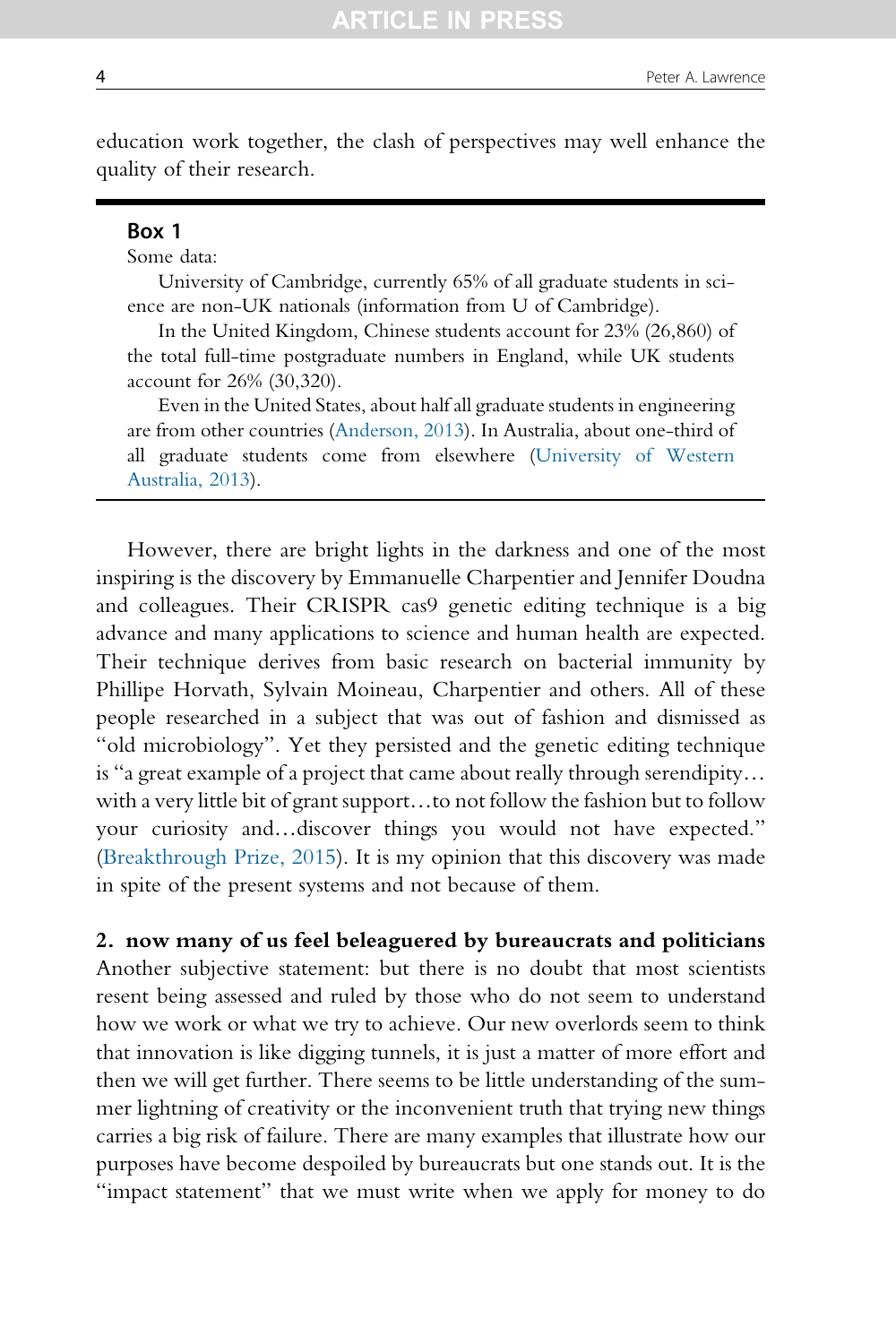How Mismanagement Has Damaged Science **5 5** 

research. In the United Kingdom, we are forced to "describe societal and economic deliverables and milestones instead of focusing on just scientific deliverables" ([BBSRC, 2015\)](#page-12-0). This demand is not only badly written but also impossible to fulfill. Research is investigating the unknown; we cannot predict what we will find. Even less can we predict how what we might find could yield "societal and economic deliverables."

# Box 2

the U.S. National Institutes of Health has elevated "significance" to an explicit criterion in funding decisions. It requires that grant reviewers write a paragraph on "impact," which it defines as the likelihood that the proposed work will have a sustained and powerful influence. Especially in fundamental research, which historically underlies the greatest innovation, the people doing the work often cannot themselves anticipate the ways in which it may bring human benefit. Thus, under the guise of an objective assessment of impact, such requirements invite exaggerated claims of the importance of the predictable outcomes—which are unlikely to be the most important ones. This is both misleading and dangerous.

[Kirschner \(2013\)](#page-13-0)

There are many instances that make my point, three clear cases will do: First, when Milstein and Kohler discovered how to make monoclonal antibodies they consulted people (the National Research Development Council) especially employed to assess future "economic deliverables" and to patent discoveries that could be lucrative. After considering monoclonal antibodies, the Council concluded "It is certainly difficult for us to identify any immediate practical applications which could be pursued as a commercial venture" and decided to take no action [\(WhatisBiotechnology.org, 2013](#page-14-0)). Remember at the time of their evaluation the discovery had already been made, so that at least was no longer an unknown. Yet they were unable to see any value in it! For the year 2016, the sales attributable to monoclonal antibodies will be worth approximately 58 billion (sic) US dollars [\(BCCResearchLLC, 2012\)](#page-12-0).

Second, Townes, who invented the laser, was told by the former and current chairmen of his department—both Nobel laureates—that "It isn't going to work. You know it's not going to work, we know it's not going to work." [\(Townes, 1999](#page-14-0)). Nevertheless, it did work and even Townes himself could not see much use for it…then!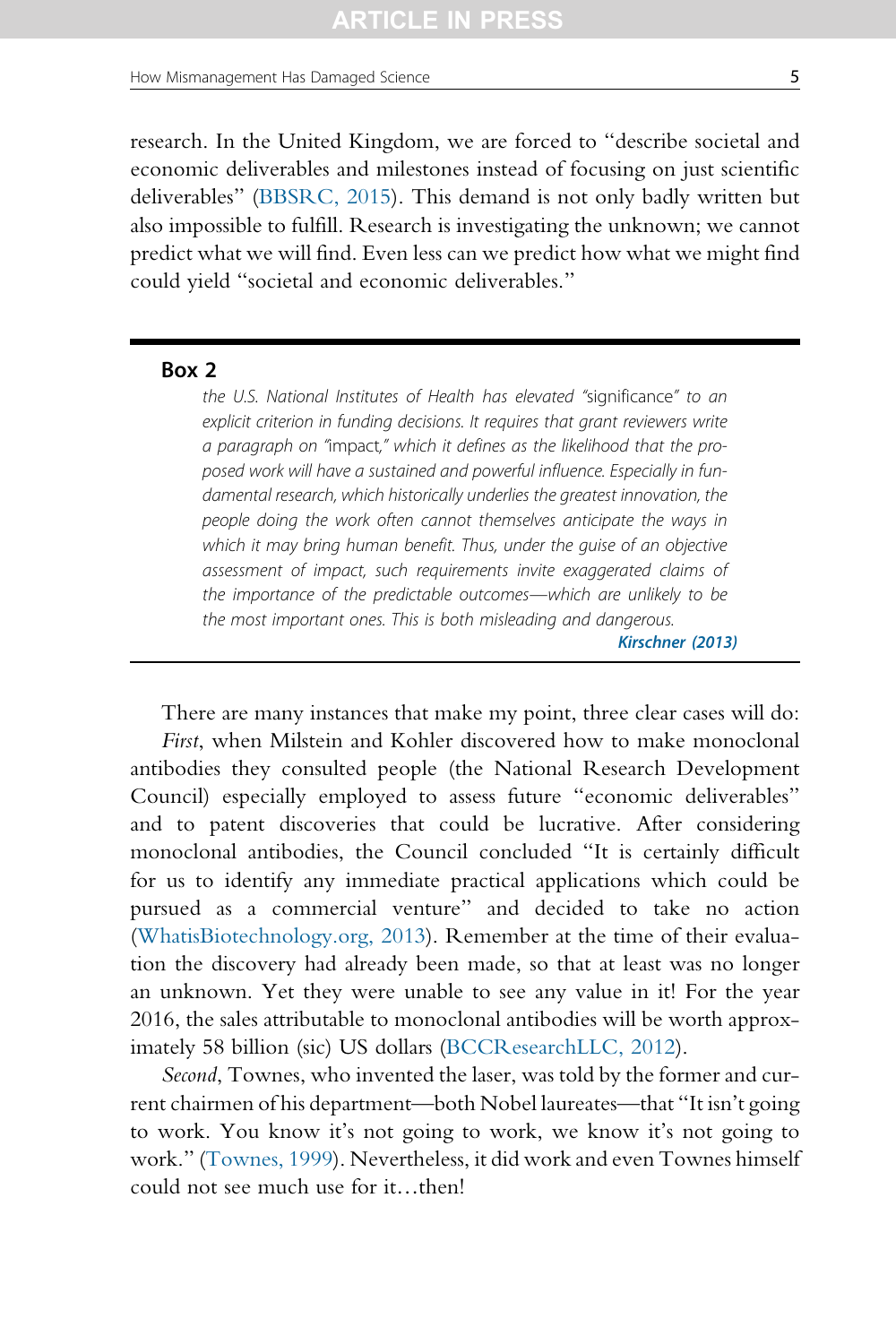Third, Turing and colleagues found it difficult to get adequate funds to make what would be the first digital computer [\(Hodges, 1983\)](#page-13-0).

As we write our impact statements, we know we will be rewarded for writing hogwash and putting aside objectivity. But, even worse, the requirement for impact statements is an outcome of a more widespread corruption: increasingly, we scientists, both inside and outside of our scientific papers, are talking up our work. We are using "the alchemy of spin to transform leaden pieces of information into fool's gold…" [\(Lawrence, 2001](#page-13-0)) and as we do, we forsake our scientific principles. Hyping our research has become institutionalized: we do it, our universities do it, our funding bodies do it, and press releases and glossy brochures do it, let's give it up.

3. The core purposes of universities, teaching and research, are being eroded by excessive administration There has been a disproportionate increase in management posts within universities and research institutes including, for example, in human resources, "research support" ([Colquhoun, 2007\)](#page-12-0), and health and safety. There has been a phenomenal growth in jobs in various kinds of outreach, for example, befriending donors, relating with the media, and manipulating the presentation of research in order to maximize government support for the university ([HEFCE,](#page-13-0) [2014\)](#page-13-0). Jobs in "metascience" have increased hugely over the last decades. By metascience I mean administration within grant-giving bodies (much of the work consists of considering and rejecting applications) and editorship of journals (most of the work consists of considering and rejecting submitted articles). Within higher education in the United States, "nonclassroom costs have ballooned, administrative payrolls being a prime example. The number of employees hired by colleges and universities to manage or administer people, programs and regulations increased 50% faster than the number of instructors between 2001 and 2011," according to the U.S. Department of Education [\(Belkin & Thurm, 2012](#page-12-0)). Many gifted young scientists, particularly women, have found these posts to be a wiser option than research. These posts are usually secure and carry pensions and therefore take a large amount of money from the total scientific and teaching effort. They can be contrasted with the ephemeral and insecure support given to many teachers, researchers, and their younger dependents (students, postdocs).

Administration, although its avowed purpose should be to facilitate the work of the researchers and teachers, actually eats up a lot of our time. Reports and evaluations are frequently sought and I am supposed to check,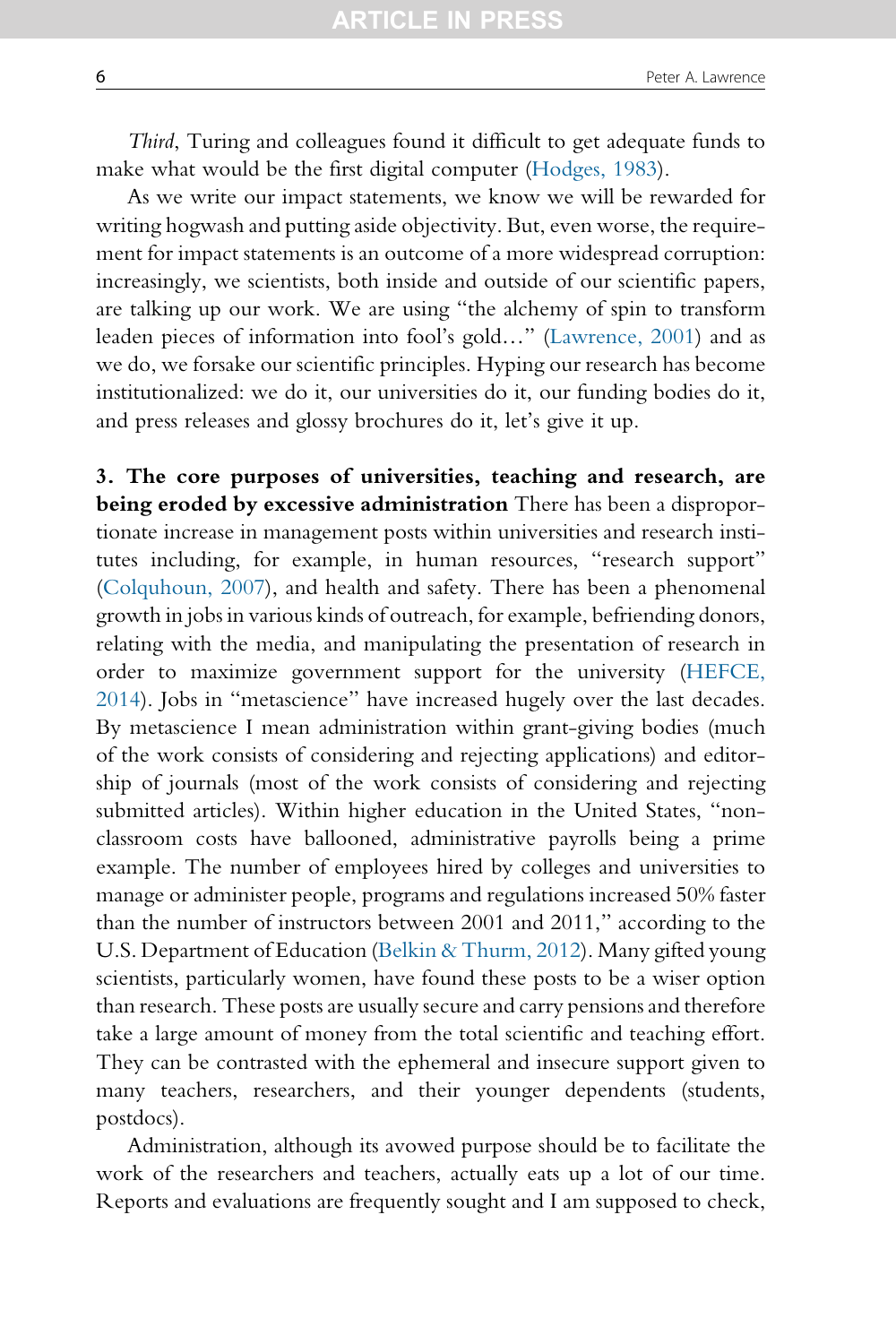annotate and update all my publications on several independent web-based systems. The process of buying items with our grant money can become enmeshed in complex procedures of procurement, purchasing, and accountability. A main force driving this increase in bureaucracy is the institution's wish to create a paper trail, one of whose purposes is to pass any risks of litigation onto us [\(Vrountas & Ayer, 2013](#page-14-0)).

And in a recent and cruel twist, we scientists are increasingly being seen by management as cash cows whose raison d'être is financial ([Jump, 2015](#page-13-0))—if we do not attract enough grant money, we are losing our jobs. Some who have been fulfilling the primary duties of our posts—teaching and research—are being unfairly humiliated and even dismissed ([Garwood, 2012](#page-13-0)). The recent case of Stefan Grimm who committed suicide after being hounded by the head administrators of Imperial College, London for not winning enough grant money is a terrible example [\(Colquhoun, 2014; Parr, 2014](#page-12-0)).

# Box 3

In Australia: "Research as much as teaching has been eroded by the bureaucratic university…. The proliferation of research management bureaucracies in universities over the period is a parallel symptom of a system that values procedure rather than productivity." [\(Murphy, 2013\)](#page-13-0)

In America: "American academics on average teach twice as much as they research. They teach for eleven hours a week. In colleges they research two hours a week and in research universities five hours a week. The rest of the time (twenty hours plus) is made up of committee meetings, e-mail correspondence and various professional obligations. Time disappears in this vortex—time that academics once would have spent interacting with students, and students with them. Bureaucratic time now continuously eats away at the vocation of the university—until one day it will disappear, unless a new model of the university is conceived." ([Murphy, 2013](#page-13-0); and see [Arum, 2011](#page-12-0) for a detailed analysis).

In the UK: "a study by Brighton University, which looked at the remuneration between 1998 and 2009 of 193 vice-chancellors leading 95 UK institutions, has uncovered a real-term pay increase of 59%. On average, vice-chancellors received pay awards that were four times those of lecturers and the differential has widened". Neil Gorman, former vice-chancellor of Nottingham Trent University, received £623,000 in 2013 [\(Henry, 2015](#page-13-0)); a typical University Professor receives about one-tenth of that salary and a graduate student about one fortieth. In Oxford, "The university's central administrative staff is now almost three times what it was 15 years ago. There was no similar increase in full-time academic  $staff$ " [\(McDonagh, 2015\)](#page-13-0).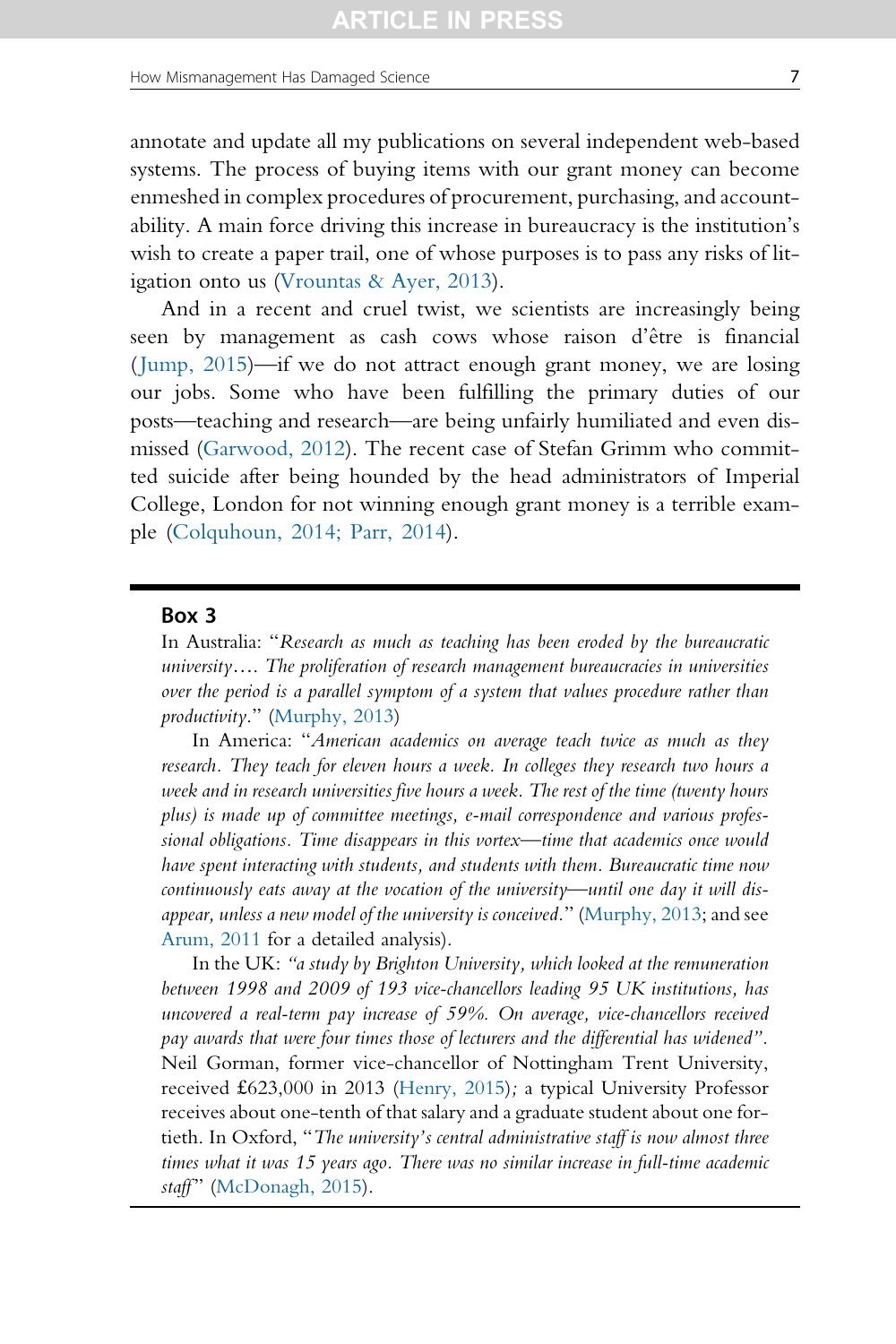4. The number and locations of our publications are counted up…and then used to rank us, one against another Over the last 30 years, we have been building an "audit society" ([Power, 1997\)](#page-13-0) in which almost everything, including the scientific value of individuals and of their published articles, is measured or rather, mismeasured. This matter has been discussed by many (see for example, [Gruber, 2014; Lawrence, 2007, 2009;](#page-13-0) [Metze, 2010; Simons, 2008; Wang, Song, & Barabasi, 2013](#page-13-0)) but we scientists have also been seduced by the meretricious appeal of bibliometrics. There are a number of consequences:

## Box 4

A true story of impact: Henry Disney (Department of Zoology, University of Cambridge, [rhld2@hermes.cam.ac.uk](mailto:rhld2@hermes.cam.ac.uk)) was on leave from West Cameroon in 1969 in the City of Bath, UK: "I was struck by one respect in which Bath was less hygienic than the large market town of Kumba. In the latter, people openly urinated against the boundary wall of the market and deposited faeces in the drainage channels. Likewise, dogs deposited excrement everywhere. However, within a few hours the dung beetles rolled up the dung into balls and buried them along with their eggs. By contrast one could not walk 10 metres along the streets of the salubrious City of Bath without passing a deposit of dog faeces. I therefore recorded which flies were visiting these deposits, which fly larvae were developing in them and which of these (such as the lesser housefly Fannia canicularis) were also commonly found in the kitchens of our houses. I suggested that the prevalence of dog dung in English cities was directly related to the frequency of human enteric infections in England ([Disney, 1972](#page-12-0)). Zakaria Erzinclioglu read my article and carried out a more extensive study in a north London suburb, confirming and extending my findings [\(Erzinclioglu, 1981\)](#page-13-0).

The curiosity of neighbours observing him collecting samples gave rise to his work coming to the attention of one of the London evening newspapers. In the subsequent correspondence it was pointed out that a parasitic infection of the eye, then frequent among children, was also commonly derived from dog dung. The result was the introduction of the requirement for dog owners to collect up their dog's excrement and for local councils to provide bins for its deposition. The end result has been a reduction in the infections derived from dog dung. This undoubted impact of my initial note is not reflected in the citations or impact factors used to measure the value of a scientific publication. Indeed, according to these measures my note was of no significance whatsoever!"

First, so-called top journals are now places of pilgrimages, worth sacrifices, and long painful journeys to reach. The reasons are both pragmatic and mythical. It is only partly true but widely believed that just one paper in Nature, right or wrong, can get a young scientist an entrée into a grant or post.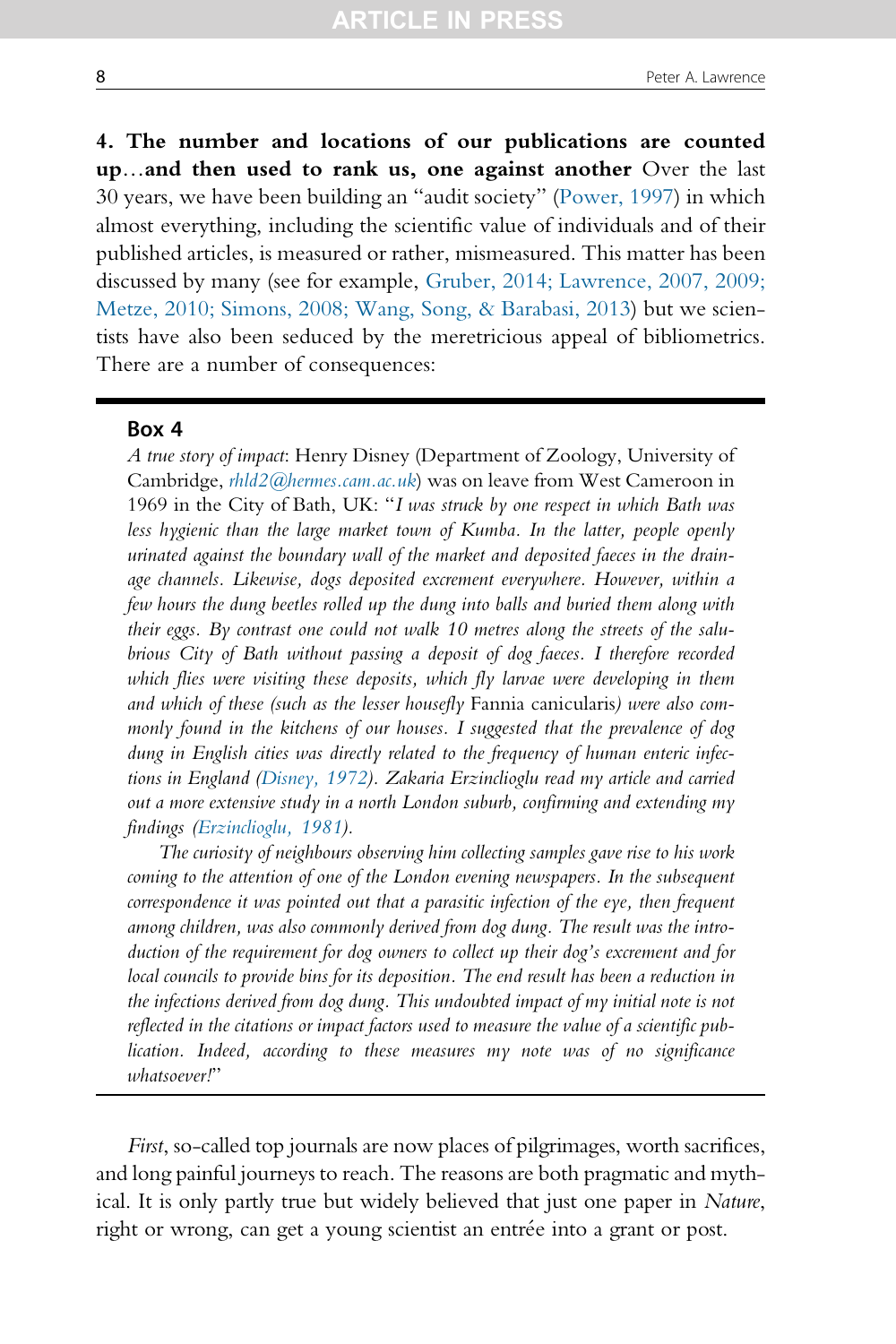#### How Mismanagement Has Damaged Science **9 and Science** 9 and 1992

Second, papers in Nature or Science tend to be so dense and specialized that few can follow them. But this does not matter too much—it is more important to be published than to communicate: "papers have become competitive tokens for insertion into grant-dispensing gambling machines rather than bricks in the edifice of science" ([Lawrence & Locke, 1997\)](#page-13-0).

Third, the increasing use of citations as a measure of success has reinforced the hegemony of the top journals. Because citations to these journals give the writer's paper an elitist glow, such citations tend to be preferred over more appropriate citations to a lesser journal and, therefore, papers in the top journals get more citations than they deserve.

5. the granting system is so dysfunctional it could not have been **designed** For a young researcher it is discouraging to navigate the maze of grants, all with different eligibility requirements, clashing deadlines, and byzantine web-based forms. Typical postdoc grants last 2–3 years and up to 50% of that entire time and effort can be taken up as the young scientists try to negotiate their futures [\(Germain, 2015; Lawrence, 2009\)](#page-13-0). Note that the odds of winning a research project grant are around 1 in 5 [\(NIH,](#page-13-0) [2014](#page-13-0)) and grant applications take weeks or months to complete. Grant applications are part exercises in fiction, in which a long list of experiments is contrived to look feasible and fashionable. They are fictional because one cannot predict how experiments will turn out and, anyway, it is imprudent to put one's best ideas into these applications as they are likely to be reviewed by competitors. For some grants, one is expected to write a specific timetable for the development of the project up to several years ahead, as if we scientists were soothsayers. Even worse, reports can be demanded and then judged as to how well these plans have been met. This process discourages original research by inhibiting changes in direction and making it less likely that new opportunities will be taken up. Science management should try to remember Max Perutz's famous observation "Creativity in science, as in art, cannot be organised. It arises spontaneously from individual talent. Well-run laboratories can foster it, but hierarchical organisations, inflexible bureaucratic rules, and mountains of futile paperwork can kill it. Discoveries cannot be planned, they pop up, like Puck, in unexpected corners" ([Perutz, 2002](#page-13-0)).

6. mismeasurement has damaged the practice of publication itself

Let us look at how scientific articles have changed over the last 50 years. In the mid-1960s, some of my papers were quite easily published in Nature as preliminary notes, cut and tailored to reach a "general reader" (who may have actually existed then; the general reader is now a mythical beast). Later,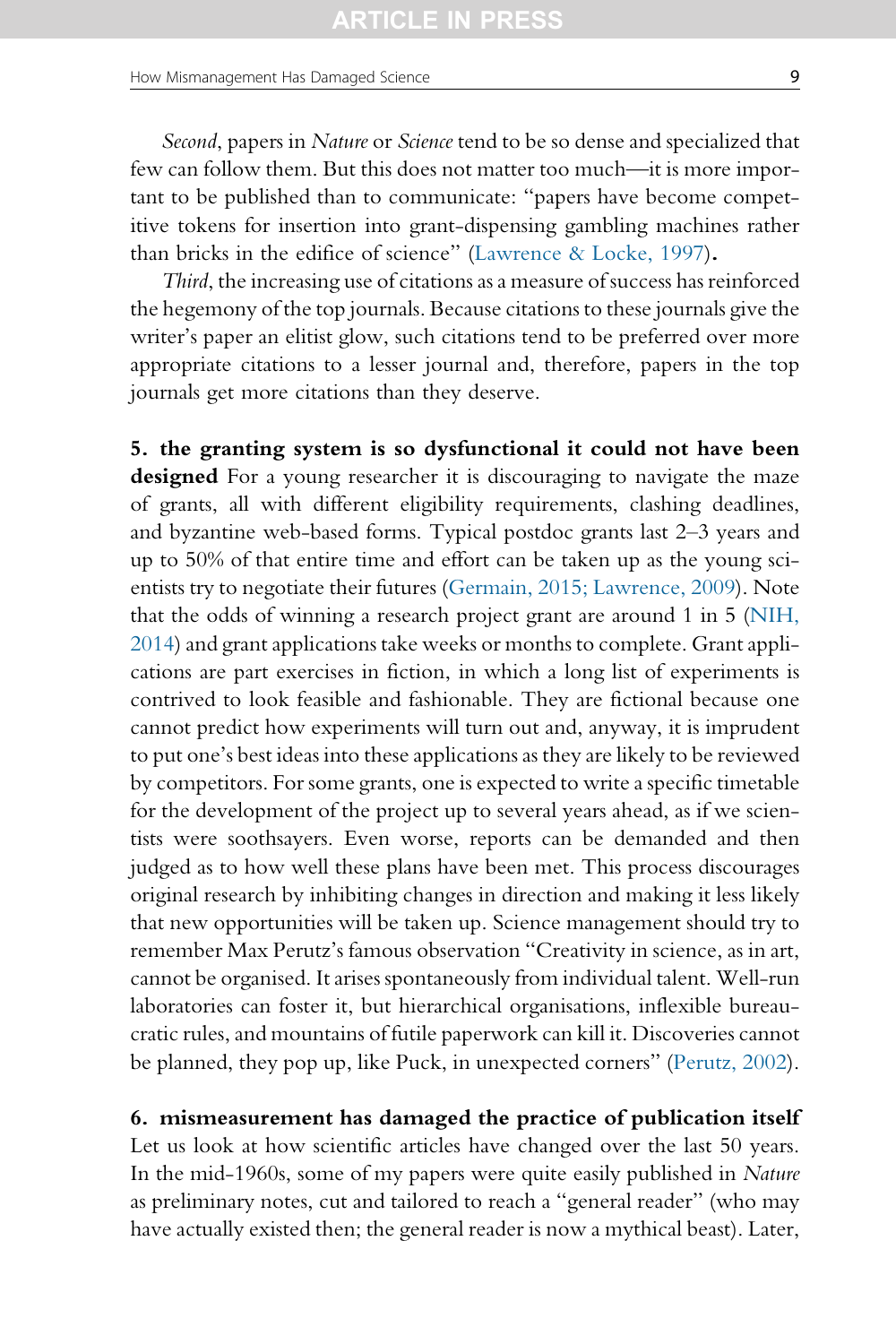I published the same pieces of work more completely and at greater length in specialized journals. Now Nature letters detail substantial pieces of work but they have to be prepared like dressed crabs and squashed into a tiny space. Figures are reduced to the size of postage stamps and the text is often a packed jumble of acronyms. Indeed, there cannot be many who understand more than a small proportion of the papers in scientific journals, yet that is not so important to the authors—because a paper's main function is not communication but to be a badge of honor. This change of purpose has had fundamental consequences, one is that scientists make less time for reading and comprehending because, in order to survive, they must put so much effort into writing manuscripts and manoeuvring them into journals.

In my opinion, there are other factors, apart from scientific quality, that help papers into publication in the highest ranking journals. These factors have affected the way papers are written, changes that have not benefited readers. For example, journals and editors are in thrall to impact factors. During the time I edited Development, which I did for most of the 50 years under review, the impact factor grew from a somewhat irrelevant measure into a dominating force. The impact factor relates to the average number of citations given to papers in a journal [\(Garfield, 2006\)](#page-13-0). Editors know there will be more citations if they select papers in areas where many scientists are currently working. This means that manuscripts in unfamiliar fields tend to be rejected, while articles in currently fashionable fields are preferred. Of course, papers that prove later on to have had real quality or novelty attract citations over time, but they can be difficult to identify when submitted and, anyway, for the impact factor only the first 2 years of citations count. Therefore, fashionable papers are a safer bet. Editors tend to like research with medical relevance, such as findings related to a common human genetic disease, as the medical literature is vast, yielding many citations. The widespread conviction that new, exploratory or unusual topics are unlikely to be appreciated by editors has bred a play-safe attitude in the choice of projects. Thus, over the years, the sense of adventure so vital to research has been dampened.

Then, authors also have to get their manuscripts past reviewers and for this it is wise to fill in small gaps in our knowledge (identifying new members of an established genetic or metabolic pathway is a good strategy). Such findings fit in well with current dogma and are likely to be welcomed by reviewers. Another safe strategy is to produce papers that are data heavy and hypothesis light. This is not as difficult as modern methods can yield data relatively easily and then, a mass of results can give an article momentum,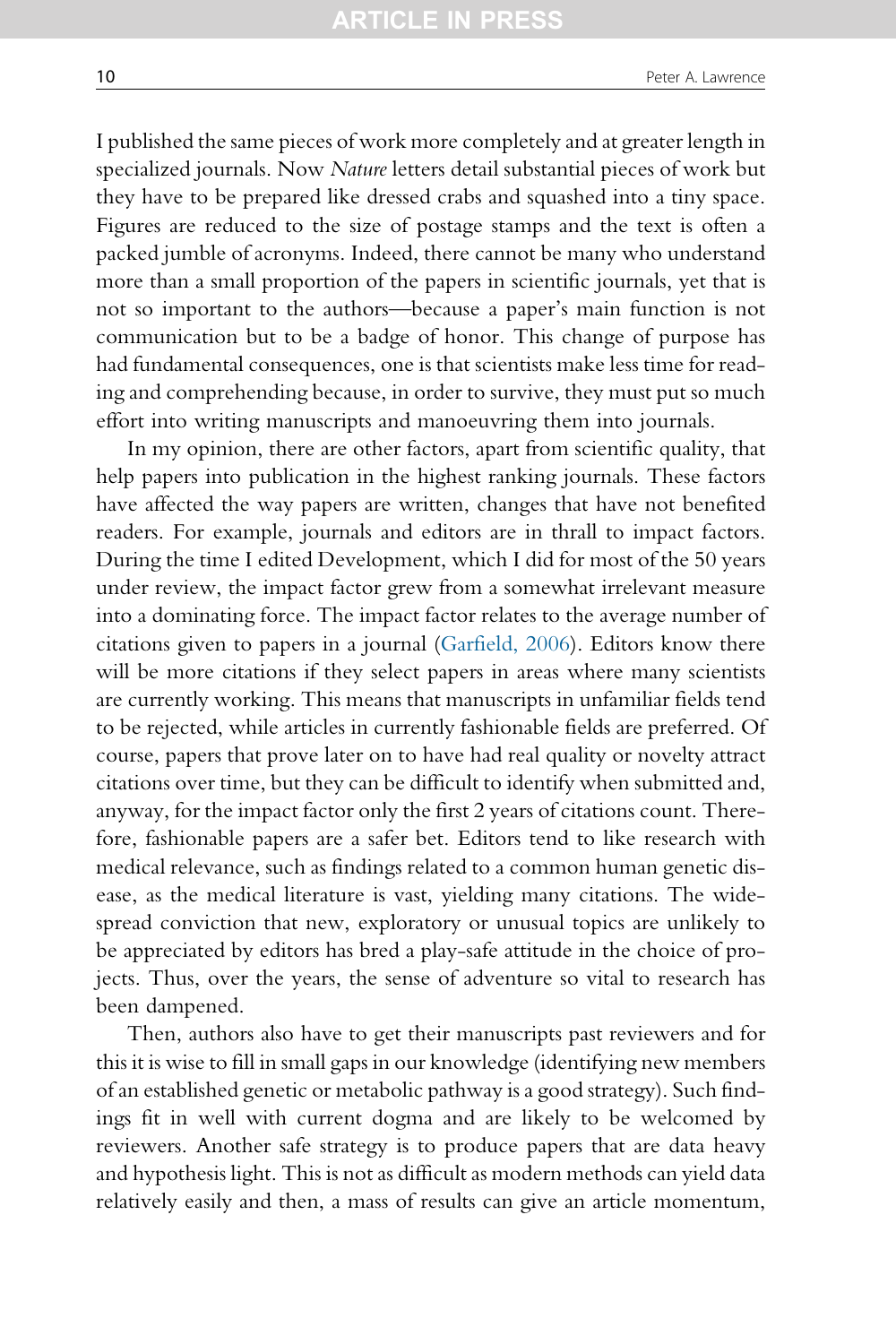making it more difficult for a reviewer to find reasons to reject. But, unfortunately, too much data and too little storyline do not help the reader, who increasingly, cannot see any connection between the hyped claims in the abstract (tailored for the editor) and the mind-numbing piles of numbers and statistics in the result sections (designed to get past the reviewers). Another point for authors to remember: it is not prudent to try to overturn current opinion as this is likely to irritate at least one reviewer. Editors, tending to err toward safety, give too much weight to a negative reviewer and, in practice, a single dissenting voice often vetoes a paper ([Indusieumgresium,](#page-13-0) [2009](#page-13-0)). Consequently, a fear of antagonizing reviewers has led to an increasing tendency to be diplomatic, to write manuscripts where conclusions are obfuscated and opinion is hidden—this does not help readers either.

Review articles have also been affected because they have two mutually conflicting purposes: first, they should aim to help readers understand a field and second, for the journals, they have become a means to gain citations and increase impact factors. Critical or "biased" reviews are actually more useful for readers as they compare cases and present evidence and arguments. However, editors prefer reviews that are anodyne lists of references because these can be cited as representing a whole field. Consequently, most reviews simply repeat current dogma and fail to examine the evidence behind it.

7. There has been "an insidious corruption of the practice of research" Have these political changes impacted on research itself? I think the answer is yes. It is instructive to look at how the change in the primary purposes of publication (from communication and record to producing tokens that will yield salaries and grants) has affected the way we structure our research. All of us have had to focus our research to produce enough papers to compete and survive. Thus, projects are published as soon as possible and many therefore resemble lab reports rather than fully rounded and completed stories. There are many reasons why projects may not be pursued to a point of clarification, a clarification that would benefit everyone, particularly the reader. Often the person responsible only has support for 2 or 3 years and has to leave; therefore, passing on the project to another person can cause authorship disputes. Also clearing up inconsistencies in research can take too much time; it may be more productive to publish what we have and move on. Consequently, it may be more effective in terms of the numbers of papers to start a new project for each person (for each potential first author). Thus, I think this emphasis on article numbers has helped make papers poorer in quality. And, even more significant, there is an effect on the choice of projects: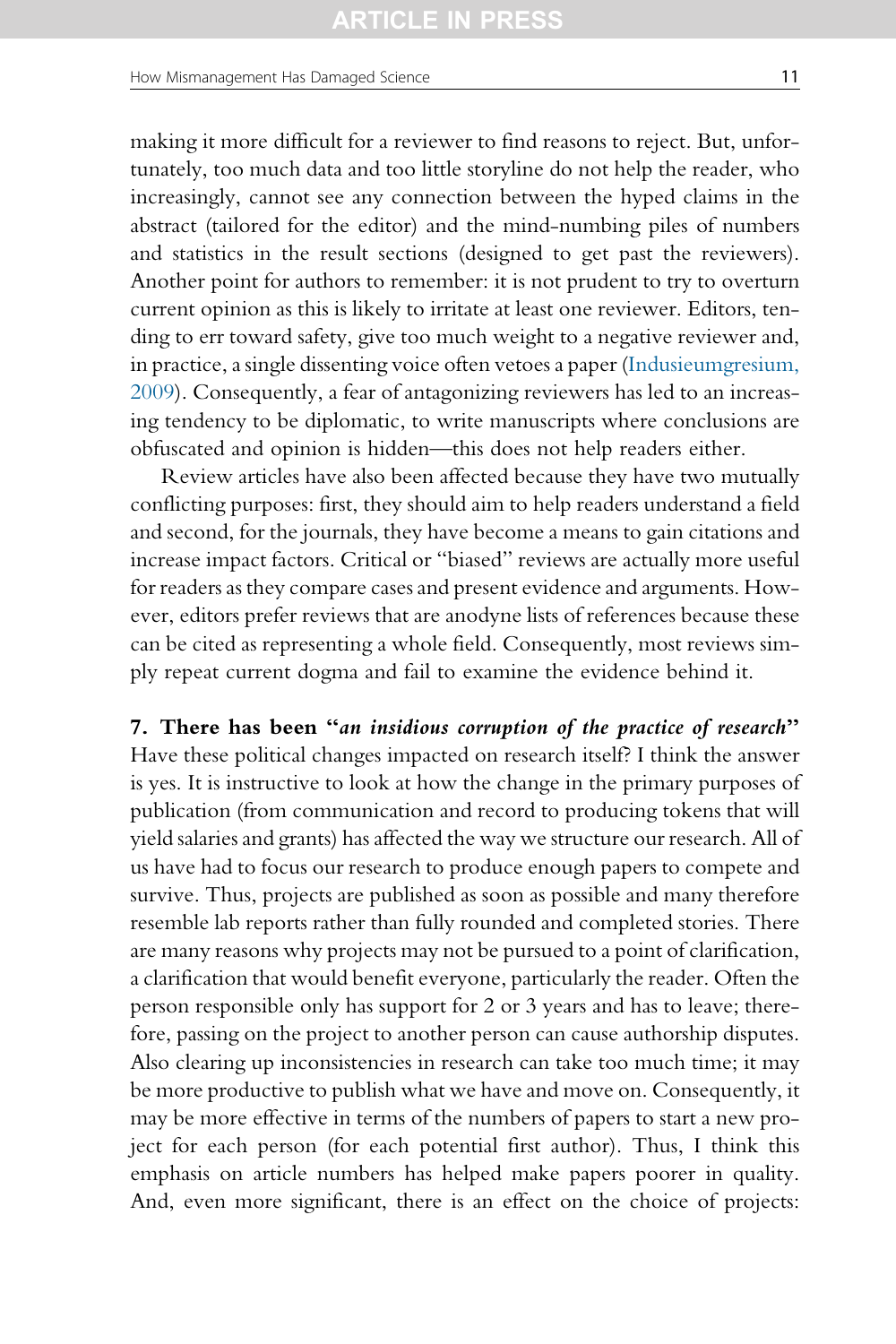few can afford to do really adventurous research these days, it is just too risky. We stick with what we know, it is easier and it is safer.

# Signs of Change?

We have to change things and, encouragingly, there are signs of reformation. There are attempts to improve the processes of publication [\(Adie et al.,](#page-12-0) [2012\)](#page-12-0). Governments have begun to worry that the huge investment in metrics has been a mistake [\(HEFCE, 2015](#page-13-0)). Changes are more feasible in private organizations, which can and should be more flexible than government institutions. For example, the Wellcome Trust in the United Kingdom has reduced the average time spent on preparing grant applications. There is a two or three step process of selection, starting with only a short written application. Applications for large grants have been reduced in length, only a brief "vision" of research aims is required. The Wellcome Trust has also begun to break away from too much reliance on metrics and brought back interviews. The HHMI in the United States has asked its fundees to select only their five best papers for evaluation, thus rewarding people for completing research projects rather than aiming to maximize the number of their publications. These are encouraging trends and I think they should be extended to other organizations and taken further (so we can get back to doing research!).

These last two agencies together with the Max Planck Society have started a new journal, *eLife*, that is open access and hopes to break the oligarchy of the three main biomedical journals. It has also begun to change a particular imbalance in the system: reviewers have gained too much power over authors. Power sharing was not the original purpose of peer review but, little by little, reviewers have taken control of authors' research. Thus, if reviewers ask for an experiment, that request is usually passed on unvetted by the editor, even if this experiment has just occurred to the reviewer after little thought and is more of the sort of "wouldn't it be nice if they did this extra experiment"… And the authors feel compelled to undertake the experiment because of their overweening desire to publish in that journal. Consequently, I believe that too much research is now dictated by anonymous reviewers who cannot know the full picture of the lab situation, other projects competing for time, personnel running out of grant support and all the other real life inputs into the formulation of an effective scientific strategy. This situation is being improved by *eLife* because they ask their reviewers to judge the paper as submitted and, while reviewers are encouraged to ask for checks and controls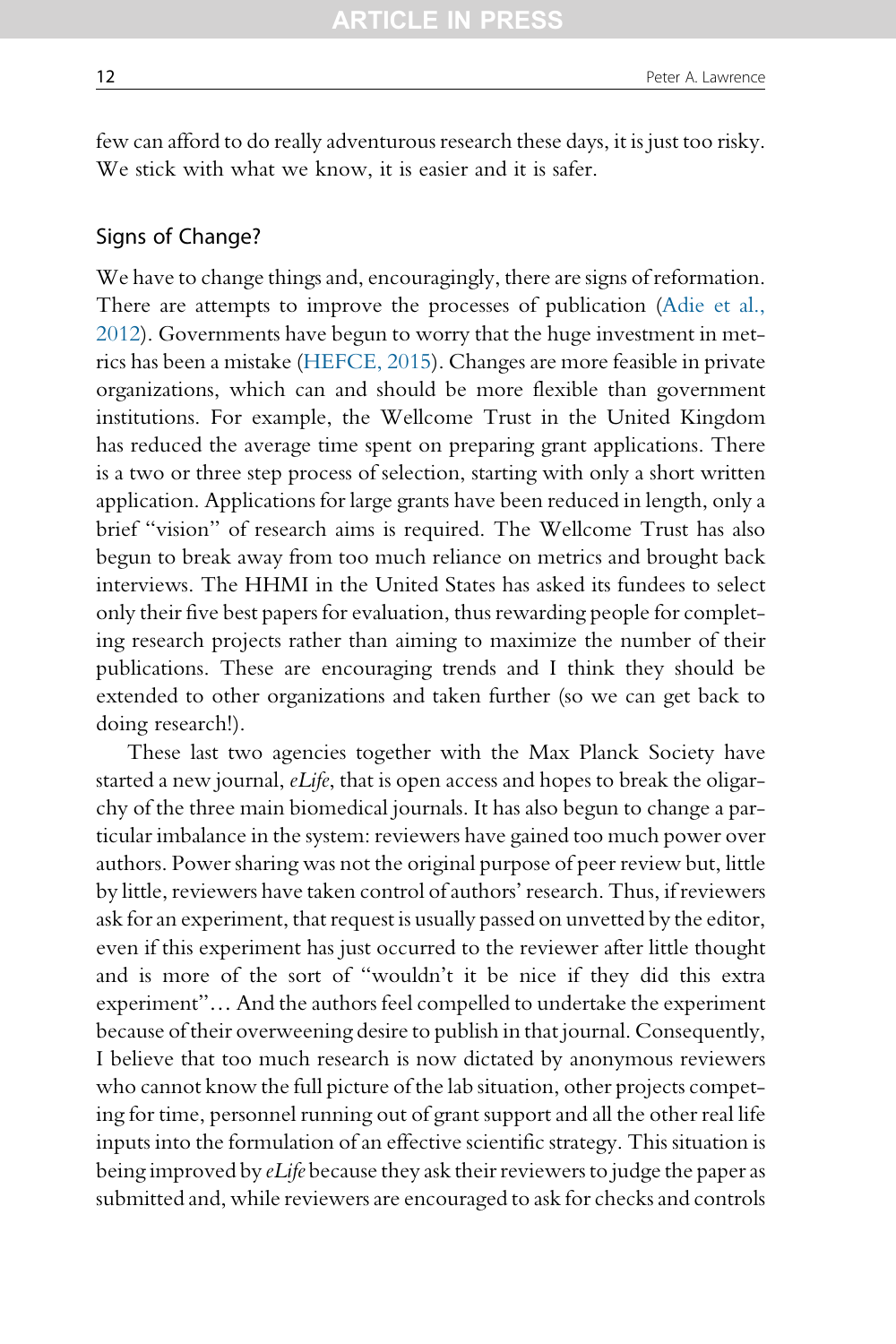<span id="page-12-0"></span>concerning the fabric of the work, they are not allowed to suggest more experiments that would simply extend the research.

Education that is founded on rational argument and scientific research must be the only feasible way to save our planet and our species. We therefore need to keep science at the forefront of all decision making and to continue to overcome the "hegemony of the supernatural" (Mellman  $\&$ [Warren, 2000\)](#page-13-0). It is therefore crucial that the primary purposes of science to understand and to innovate can once again become the overt aims of researchers. To achieve this, our dependence on phony measurements and bureaucracy must be abandoned and our processes must again reward originality and risk taking. Universities and institutes must reduce investment in administration and increase investment in teaching and research. Then young people, many of whom still come into science with a sense of excitement, will no longer become disenchanted. We will need them for our survival.

# Acknowledgment

Thanks to José Casal and Jeremy Garwood for advice.

# **REFERENCES**

- Adie, E., Adler, E. M., Ahmad, S., Albertine, K. H., Alberts, B., Amigó, J. M., et al. (2012). San Francisco Declaration on Research Assessment. Putting science into the assessment of research. [http://www.ascb.org/dora/.](http://www.ascb.org/dora/)
- Anderson, S. (2013). The importance of international students to America. [http://www.nfap.com/](http://www.nfap.com/pdf/New%20NFAP%20Policy%20Brief%20The%20Importance%20of%20International%20Students%20to%20America,%20July%202013.pdf) [pdf/New NFAP Policy Brief The Importance of International Students to America, July](http://www.nfap.com/pdf/New%20NFAP%20Policy%20Brief%20The%20Importance%20of%20International%20Students%20to%20America,%20July%202013.pdf) [2013.pdf.](http://www.nfap.com/pdf/New%20NFAP%20Policy%20Brief%20The%20Importance%20of%20International%20Students%20to%20America,%20July%202013.pdf)
- Arum, R. a. R. J. (2011). Academically adrift. [Chicago: University of Chicago Press.](http://refhub.elsevier.com/S0070-2153(15)00220-3/rf0015)
- BBSRC. (2015). About pathways to impact. [http://www.bbsrc.ac.uk/funding/apply/impact/](http://www.bbsrc.ac.uk/funding/apply/impact/about-pathways-to-impact/) [about-pathways-to-impact/](http://www.bbsrc.ac.uk/funding/apply/impact/about-pathways-to-impact/).
- BCCResearchLLC. (2012). Global sales of therapeutic monoclonal antibodies to reach \$57.7 billion in 2016. [http://www.bccresearch.com/pressroom/bio/global-sales-therapeutic](http://www.bccresearch.com/pressroom/bio/global-sales-therapeutic-monoclonal-antibodies-reach-$57.7-billion-2016)[monoclonal-antibodies-reach-](http://www.bccresearch.com/pressroom/bio/global-sales-therapeutic-monoclonal-antibodies-reach-$57.7-billion-2016)\$[57.7-billion-2016.](http://www.bccresearch.com/pressroom/bio/global-sales-therapeutic-monoclonal-antibodies-reach-$57.7-billion-2016)
- [Belkin, D., & Thurm, S. \(2012\). Deans list hiring spree fattens college bureaucracy—And](http://refhub.elsevier.com/S0070-2153(15)00220-3/rf0030) tuition. [Wall Street Journal](http://refhub.elsevier.com/S0070-2153(15)00220-3/rf0030). December 28.
- Breakthrough Prize. (2015). In 2015 Breakthrough prize symposium. [https://www.youtube.](https://www.youtube.com/watch?v=VMlBzXdCtIc) [com/watch?v](https://www.youtube.com/watch?v=VMlBzXdCtIc)=[VMlBzXdCtIc](https://www.youtube.com/watch?v=VMlBzXdCtIc).

Cherry-Garrard, A. (1922). [The worst journey in the world.](http://refhub.elsevier.com/S0070-2153(15)00220-3/rf0040) London: Carroll & Graf.

- Colquhoun, D. (2007). More administrator = more efficient administration. DC's Improbable Science. [http://www.dcscience.net/2007/09/19/more-administrators-more-efficient](http://www.dcscience.net/2007/09/19/more-administrators-more-efficient-administration/)[administration/](http://www.dcscience.net/2007/09/19/more-administrators-more-efficient-administration/).
- Colquhoun, D. (2014). Publish and perish at Imperial College London: The death of Stefan Grimm. DC's Improbable Science. [http://www.dcscience.net/2014/12/01/publish-and](http://www.dcscience.net/2014/12/01/publish-and-perish-at-imperial-college-london-the-death-of-stefan-grimm/)[perish-at-imperial-college-london-the-death-of-stefan-grimm/](http://www.dcscience.net/2014/12/01/publish-and-perish-at-imperial-college-london-the-death-of-stefan-grimm/).
- [Disney, R. H. L. \(1972\). Some flies associated with dog dung in an English city.](http://refhub.elsevier.com/S0070-2153(15)00220-3/rf0055) Entomologist's [Monthly Magazine](http://refhub.elsevier.com/S0070-2153(15)00220-3/rf0055), 108, 93–94.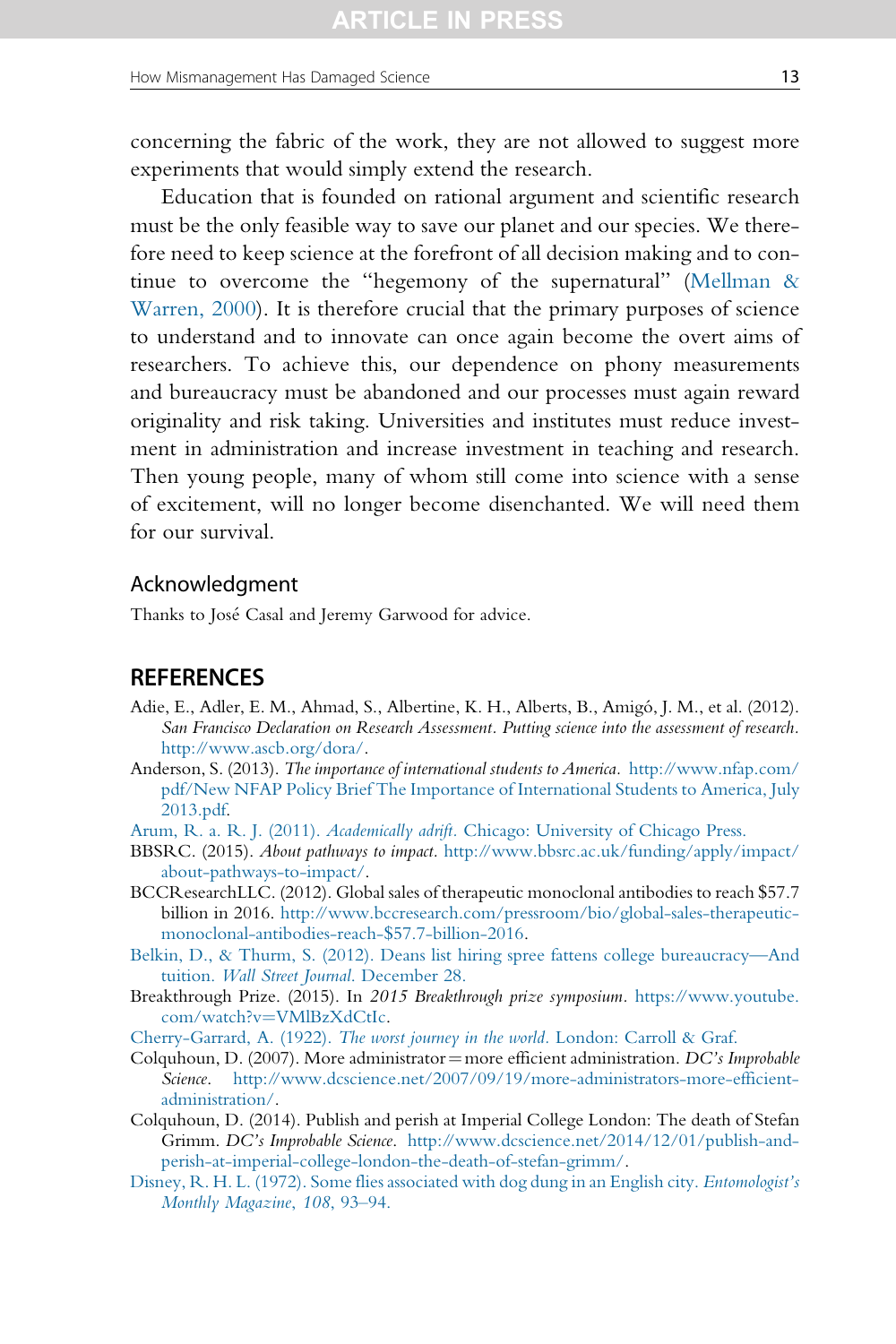- <span id="page-13-0"></span>[Dyson, J. \(2015\). No Theresa May, we need those foreign graduates.](http://refhub.elsevier.com/S0070-2153(15)00220-3/rf0060) The Guardian. Sunday [4th January.](http://refhub.elsevier.com/S0070-2153(15)00220-3/rf0060)
- [Erzinclioglu, Y. Z. \(1981\). On the Diptera associated with dog dung in London.](http://refhub.elsevier.com/S0070-2153(15)00220-3/rf0065) London Nat[uralist](http://refhub.elsevier.com/S0070-2153(15)00220-3/rf0065), 60, 45–46.
- [Garfield, E. \(2006\). The history and meaning of the journal impact factor.](http://refhub.elsevier.com/S0070-2153(15)00220-3/rf0070) JAMA, 295, 90–[93.](http://refhub.elsevier.com/S0070-2153(15)00220-3/rf0070)
- Garwood, J. (2012). UK academia is dying from over-management: The Queen Mary Scandal. Lab Times Online. [http://www.labtimes.org/editorial/e\\_328.lasso](http://www.labtimes.org/editorial/e_328.lasso).
- [Germain, R. N. \(2015\). Healing the NIH-funded biomedical research enterprise.](http://refhub.elsevier.com/S0070-2153(15)00220-3/rf0080) Cell, 161, 1485–[1491.](http://refhub.elsevier.com/S0070-2153(15)00220-3/rf0080)
- [Gruber, T. \(2014\). Academic sell-out: How an obsession with metrics and rankings is](http://refhub.elsevier.com/S0070-2153(15)00220-3/rf0085) damaging academia. [Journal of Marketing for Higher Education](http://refhub.elsevier.com/S0070-2153(15)00220-3/rf0085), 24, 165–177.
- HEFCE. (2014). Research excellence framework. <http://www.ref.ac.uk/>.
- HEFCE. (2015). The metric tide: Report of the independent review of the role of metrics in research assessment and management. [http://www.hefce.ac.uk/pubs/rereports/Year/2015/metrictide/](http://www.hefce.ac.uk/pubs/rereports/Year/2015/metrictide/Title,104463,en.html) [Title,104463,en.html](http://www.hefce.ac.uk/pubs/rereports/Year/2015/metrictide/Title,104463,en.html).
- Henry, J. (2015). Eye-watering' salary rises for university chiefs cannot be justified, says report. [http://www.theguardian.com/education/2015/mar/15/rises-for-university-chiefs-cannot](http://www.theguardian.com/education/2015/mar/15/rises-for-university-chiefs-cannot-be-justified)[be-justified.](http://www.theguardian.com/education/2015/mar/15/rises-for-university-chiefs-cannot-be-justified)
- Hodges, A. (1983). Alan Turing: The enigma. [London: Burnett Books in Association with](http://refhub.elsevier.com/S0070-2153(15)00220-3/rf0105) [Hutchinson.](http://refhub.elsevier.com/S0070-2153(15)00220-3/rf0105)
- Indusieumgresium. (2009). Scientific peer review, ca. 1945. [https://www.youtube.com/watch?](https://www.youtube.com/watch?v=-VRBWLpYCPY) [v](https://www.youtube.com/watch?v=-VRBWLpYCPY)=[-VRBWLpYCPY.](https://www.youtube.com/watch?v=-VRBWLpYCPY)
- Jump, P. (2015). Grant income targets set at one in six universities, THE poll suggests. [https://www.](https://www.timeshighereducation.co.uk/news/grant-income-targets-set-one-six-universities-poll-suggests) [timeshighereducation.co.uk/news/grant-income-targets-set-one-six-universities-poll](https://www.timeshighereducation.co.uk/news/grant-income-targets-set-one-six-universities-poll-suggests)[suggests](https://www.timeshighereducation.co.uk/news/grant-income-targets-set-one-six-universities-poll-suggests).
- [Kirschner, M. \(2013\). A perverted view of "impact".](http://refhub.elsevier.com/S0070-2153(15)00220-3/rf0120) Science, 340, 1265.
- [Lawrence, P. A. \(2001\). Science or alchemy?](http://refhub.elsevier.com/S0070-2153(15)00220-3/rf0125) Nature Reviews. Genetics, 2, 139–142.
- [Lawrence, P. A. \(2007\). The mismeasurement of science.](http://refhub.elsevier.com/S0070-2153(15)00220-3/rf0130) Current Biology, 17, R583–R585.
- [Lawrence, P. A. \(2009\). Real lives and white lies in the funding of scientific research: The](http://refhub.elsevier.com/S0070-2153(15)00220-3/rf0135) [granting system turns young scientists into bureaucrats and then betrays them.](http://refhub.elsevier.com/S0070-2153(15)00220-3/rf0135) PLoS Biology, 7. [e1000197.](http://refhub.elsevier.com/S0070-2153(15)00220-3/rf0135)
- [Lawrence, P. A., & Locke, M. \(1997\). A man for our season.](http://refhub.elsevier.com/S0070-2153(15)00220-3/rf0140) Nature, 386, 757–758.
- McDonagh, M. (2015). How come our cash-strapped universities can afford so many administrators? [http://www.spectator.co.uk/features/9547622/how-come-our-cash-strapped](http://www.spectator.co.uk/features/9547622/how-come-our-cash-strapped-universities-can-afford-so-many-administrators/)[universities-can-afford-so-many-administrators/](http://www.spectator.co.uk/features/9547622/how-come-our-cash-strapped-universities-can-afford-so-many-administrators/).
- [Mellman, I., & Warren, G. \(2000\). The road taken: Past and future foundations of membrane](http://refhub.elsevier.com/S0070-2153(15)00220-3/rf0150) [traffic.](http://refhub.elsevier.com/S0070-2153(15)00220-3/rf0150) Cell, 100, 99–112.
- [Metze, K. \(2010\). Bureaucrats, researchers, editors, and the impact factor—A vicious circle](http://refhub.elsevier.com/S0070-2153(15)00220-3/rf0155) [that is detrimental to science.](http://refhub.elsevier.com/S0070-2153(15)00220-3/rf0155) Clinics (São Paulo, Brazil), 65, 937–940.
- [Morton-Smith, T. \(2015\).](http://refhub.elsevier.com/S0070-2153(15)00220-3/rf0160) Oppenheimer. London: Oberon Books.
- Murphy, P. (2013). The rise and fall of our bureaucratic universities. Quadrant Online. [http://](http://quadrant.org.au/magazine/2013/05/the-rise-and-fall-of-our-bureaucratic-universities/) [quadrant.org.au/magazine/2013/05/the-rise-and-fall-of-our-bureaucratic-universities/.](http://quadrant.org.au/magazine/2013/05/the-rise-and-fall-of-our-bureaucratic-universities/) NIH. (2014). Success rates. [http://report.nih.gov/success\\_rates/](http://report.nih.gov/success_rates/).
- 
- Parr, C. (2014). Imperial College professor Stefan Grimm 'was given grant income target'. In "Times higher education". December 3, 2014.
- Perutz, M. F. (2002). I wish I'd made you angrier earlier. [Oxford: Oxford University Press.](http://refhub.elsevier.com/S0070-2153(15)00220-3/rf0175)
- Power, M. (1997). [The audit society: Rituals of verification.](http://refhub.elsevier.com/S0070-2153(15)00220-3/rf0180) Oxford: Oxford University Press.
- Scott, R. F. (1913). Scott's last expedition, Vol. I: Being the journals of captain R. F. Scott, R. N., C. V. O. arranged by L. Huxley. London: Smith, Elder & Co.
- [Simons, K. \(2008\). The misused impact factor.](http://refhub.elsevier.com/S0070-2153(15)00220-3/rf0185) Science, 322, 165.